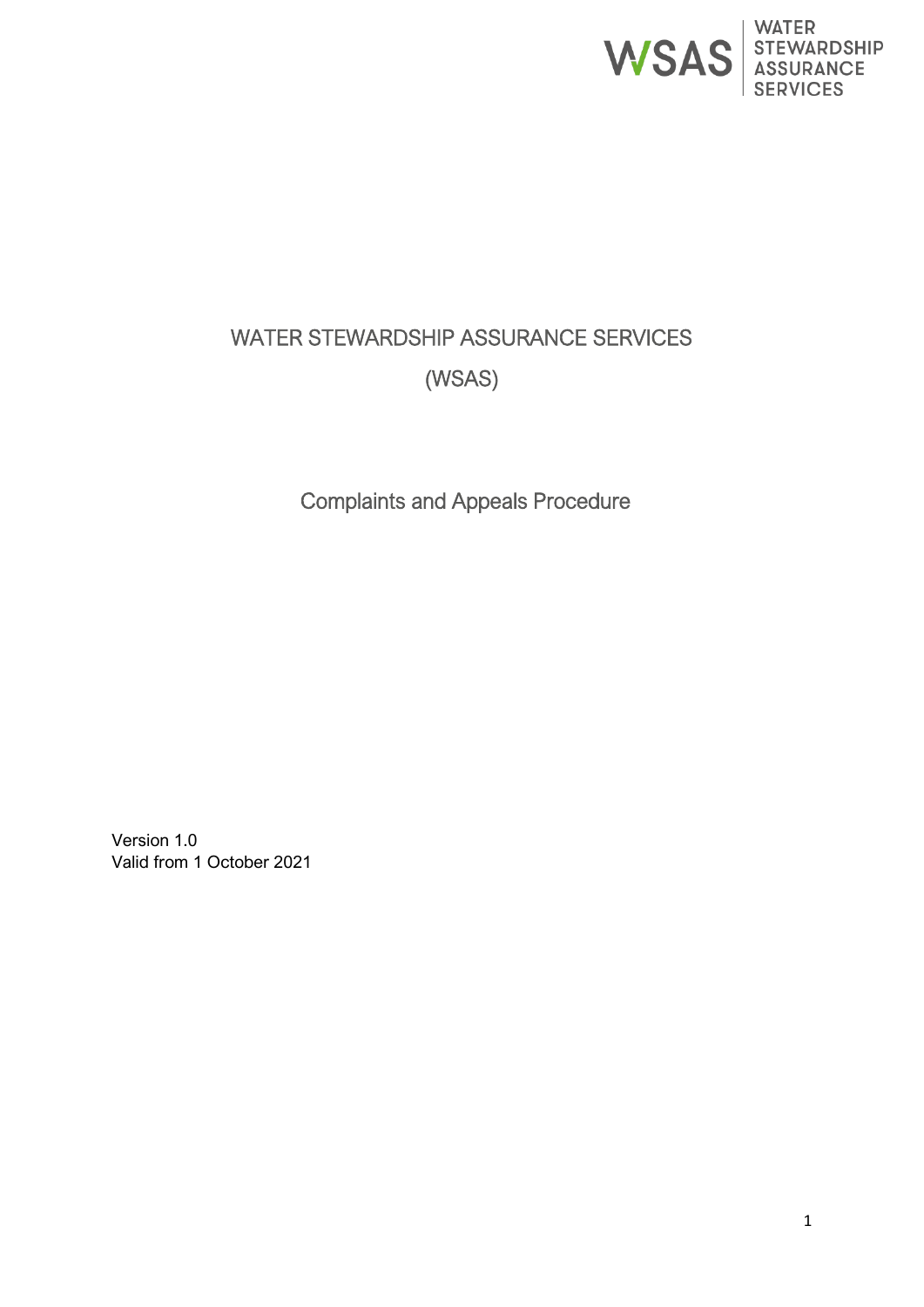

# **Table of Contents**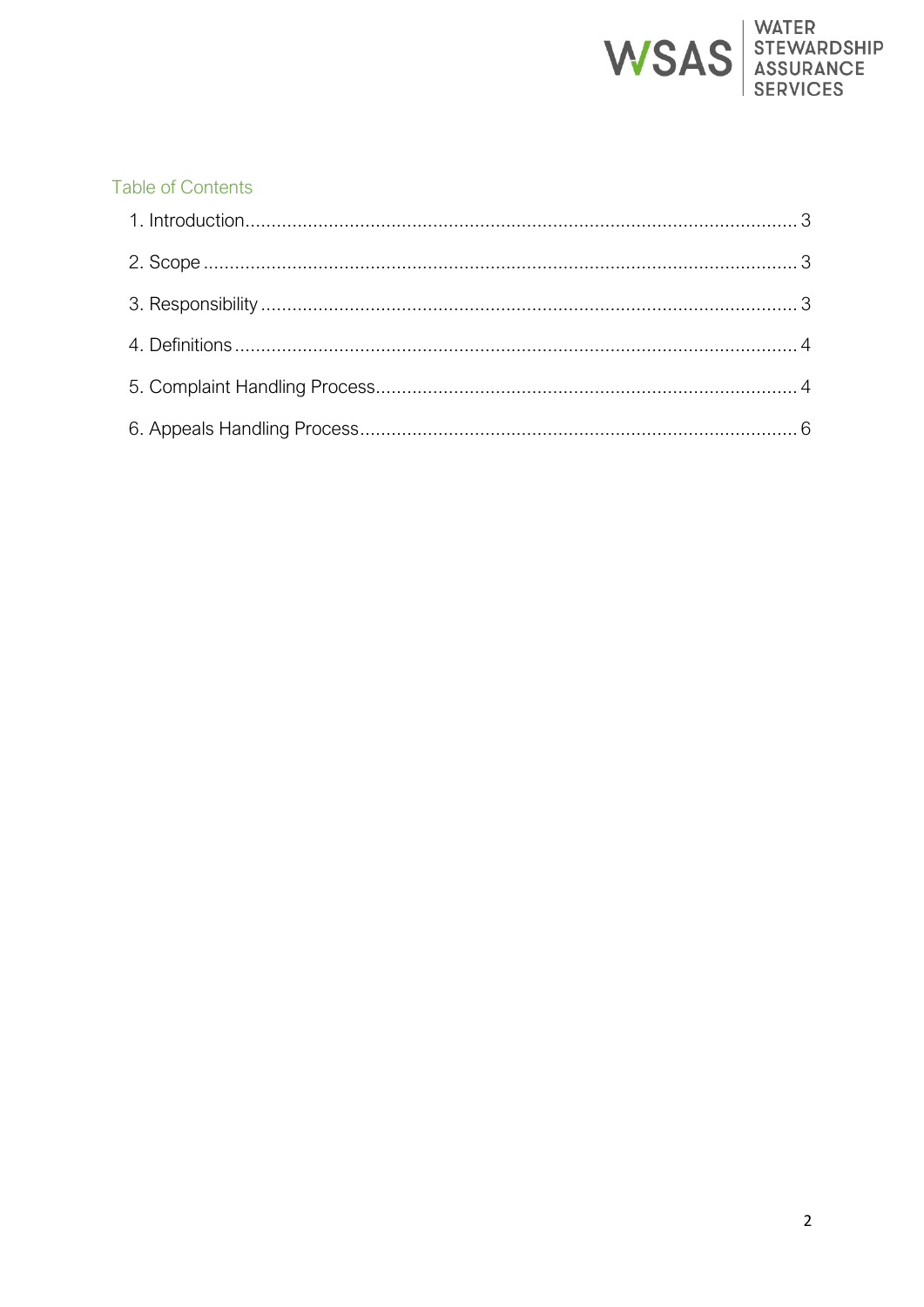

## <span id="page-2-0"></span>1. Introduction

Water Stewardship Assurance Services (WSAS) is the sole mission-driven Conformity Assessment Body (CAB) for the Alliance for Water Stewardship (AWS) System.

The purpose of this procedure is to define the process for handling any complaints or appeals arising from the activities of WSAS, or the activities of any Site certified by WSAS. WSAS will deal with all complaints and appeals in an impartial and effective manner, to maintain the integrity of the Alliance for Water Stewardship (AWS) System and the WSAS certification scheme. All complaints will be dealt with in a transparent and timely manner.

The Complaints and Appeals Procedure will be subject to an annual review through the internal audit programme, to improve the WSAS operational systems, processes, and procedures.

#### <span id="page-2-1"></span>2. Scope

This procedure outlines the process for handling all Complaints against WSAS or a Site that is applying for certification or certified by WSAS. The types of Complaints that will be handled under this Procedure include but are not limited to:

Complaints against WSAS:

- Complaints against a WSAS decision
- The conduct of a WSAS Auditor or Audit Team
- The timeliness of the evaluation process
- Complaints against a WSAS procedure or process

Complaints against Sites:

- Sites being in breach of the AWS Requirements or WSAS Requirements
- Sites bringing the AWS System into disrepute.

This procedure also outlines the Appeals process, and applies to any appeals against a decision taken by WSAS related to a certification process, a suspension, a withdrawal of certificate or a complaint.

The following elements are excluded from this procedure: If the complaint or appeal is regarding the AWS Standard and any requirements set out within the AWS requirements, then the complainant will be directed towards the 'AWS Comments, Complaints and Appeals Procedure' and the AWS 'Complaints Form'.

### <span id="page-2-2"></span>3. Responsibility

It is the responsibility of the appointed WSAS Complaint Handler to oversee and conduct the complaint or appeal handling process in an impartial manner. WSAS will ensure that the appointed WSAS Complaint Handler has been independent from the evaluation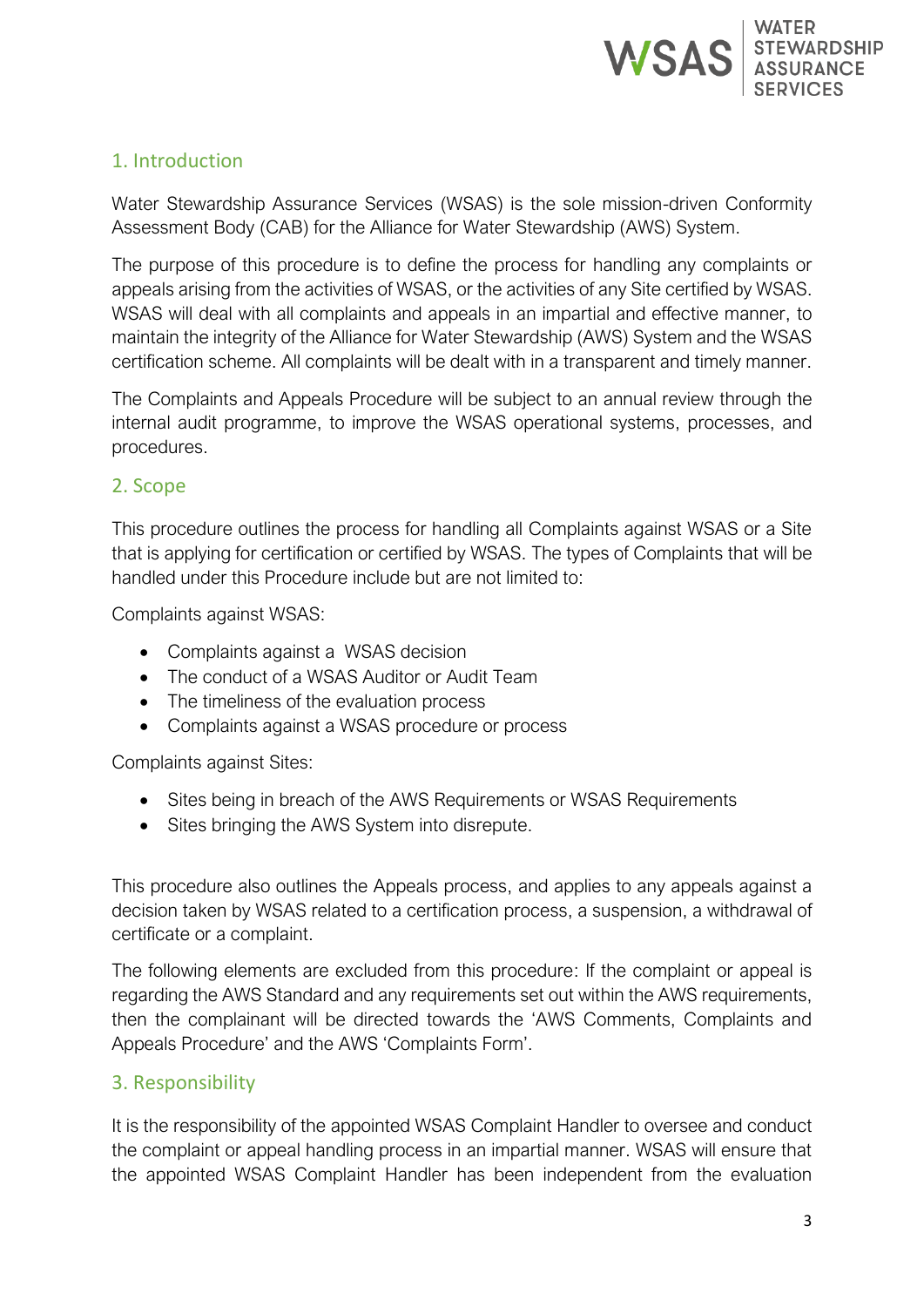

process, so they are free of any conflicts of interest and can conduct the investigation in an impartial manner. They will be responsible for gathering sufficient information regarding the complaint to carry out an effective investigation. They will be responsible for all communications related to the complaint and will oversee any root cause determination, corrective and preventive actions.

#### <span id="page-3-0"></span>4. Definitions

Appeal means a request by a complainant or certified site for a review or reconsideration of an adverse decision made by WSAS.

Appeals Panel means the Certification Advisory Committee functioning as an impartial Appeals Panel.

Appellant means the certified Site or complainant that is appealing the decision made by WSAS that is the subject of any given appeal.

AWS Requirements means the requirements laid out in the AWS International Water Stewardship Standard v2.0, AWS Certification Requirements, AWS Requirements for Conformity Assessment Bodies, and any AWS Policies that are relevant for the certification.

Certification Advisory Committee means independent committee composed of experts that are independent of AWS, WSAS and AWS members, that has the role to provide advice to WSAS on certification-related topics, to ensure impartiality of the audit and certification processes and to handle appeals.

Complaints means an expression of dissatisfaction or a grievance by any stakeholder or certified site, relating to the activities of WSAS or the conduct of a certified site.

Complaints Handler means a member of staff of WSAS who has been appointed to conduct the complaint investigation and take responsibility for the complaint handling process.

Disputes means a minor disagreement, an issue that can be resolved informally through a phone call or email, without having to escalate it to a formal complaint.

Escalation Process means a mechanism by which WSAS, a stakeholder or a certified site, can address a problem relating to the certifications scheme.

Stakeholder means any individual or group that has an interest in any decision or activity of a certified site.

WSAS Requirements means the requirements laid out in the WSAS Certification Agreement.

#### <span id="page-3-1"></span>5. Complaint Handling Process

All Complaints must be submitted by completing the online 'Complaints Form' on the WSAS website (www.watersas.org). Once WSAS is in receipt of the complaint and has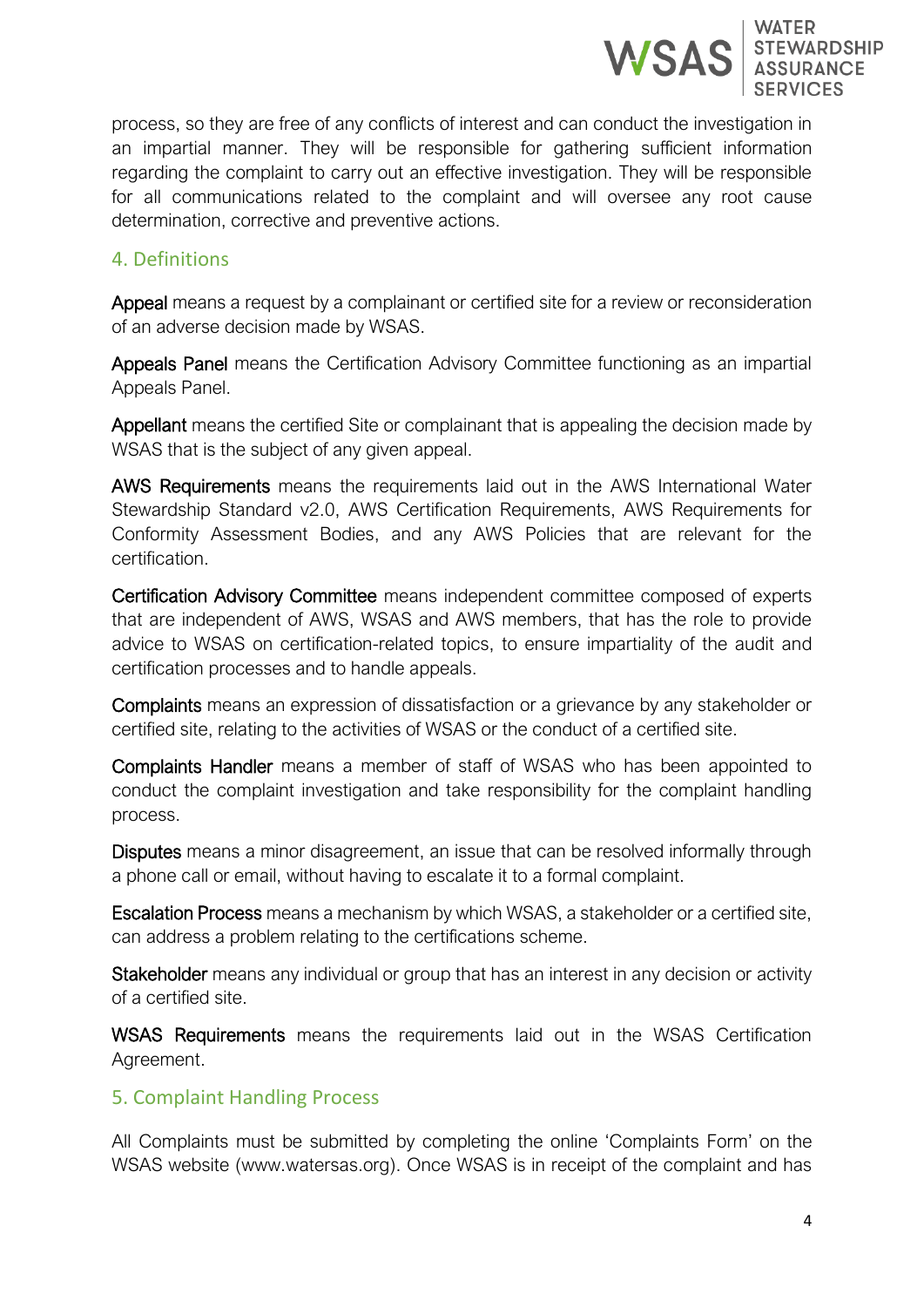

confirmed that it is within the scope of this procedure, then an independent Complaint Handler will be appointed. WSAS will ensure that the Complaint Handler has not been involved in the audit of the Site or involved in the WSAS process that a complaint has been lodged against, and is therefore free of any conflicts of interest.

An acknowledgement email will be sent to the complainant within 5 working days, confirming receipt of the complaint, and outlining the next steps in the Complaint Handling process. The Complaint will also be logged in the 'WSAS Complaint Log' where all key details relating to the complaint and the investigation will be recorded.

The Complaint Handler will gather information and records relating to the complaint from both parties and carry out a comprehensive investigation to determine the root cause. They will also be responsible for preparing an investigation report and compiling a response to the complainant. Under normal circumstances, WSAS will endeavour to complete the investigation and compile the report within 90 days of acknowledging the complaint.

If the Complaint is against a Site certified by WSAS, then the Complaint Handler will contact the Site's main contact to inform them of the nature of the complaint and request that all relevant information relating to the complaint, be submitted to WSAS for review. All communications will clearly indicate the timescale for submitting the information and what the next stages in the process will be. Failure to meet the timescales or submitting misleading information may lead to the suspension of certification.

If the Complaint is against a WSAS Process, Procedure or Auditor, then the Complaint Handler will review the complaint and establish whether the process or procedure was followed by the relevant WSAS staff. If the complaint is against a WSAS Auditor or Audit Team, then the Complaint Handler will interview all relevant parties to establish whether the complaint has any merit and what the implications are, if any, on the audit outcome.

A complaint may be rejected if there is insufficient information or supporting evidence to uphold the complaint.

If the Complaint is rejected, then the Complaint Handler will inform the Complainant of the outcome of the investigation and formally close out the complaint on the 'WSAS Complaint Log'. The complainant will be notified of the Appeals Process, should they wish to appeal the outcome of the investigation.

If the Complaint is upheld, then the Complaint Handler will notify all parties of the outcome of the investigation and outline the next steps to resolve the root cause of the complaint. This could include amending operational procedures, reinstating the certification status of a Site, additional training for WSAS staff, granting certification to an applicant or disciplinary actions.

The Complaint Handler will be responsible for overseeing the implementation of any corrective and preventive actions, before the complaint can be formally closed on the 'WSAS Complaint Log'.